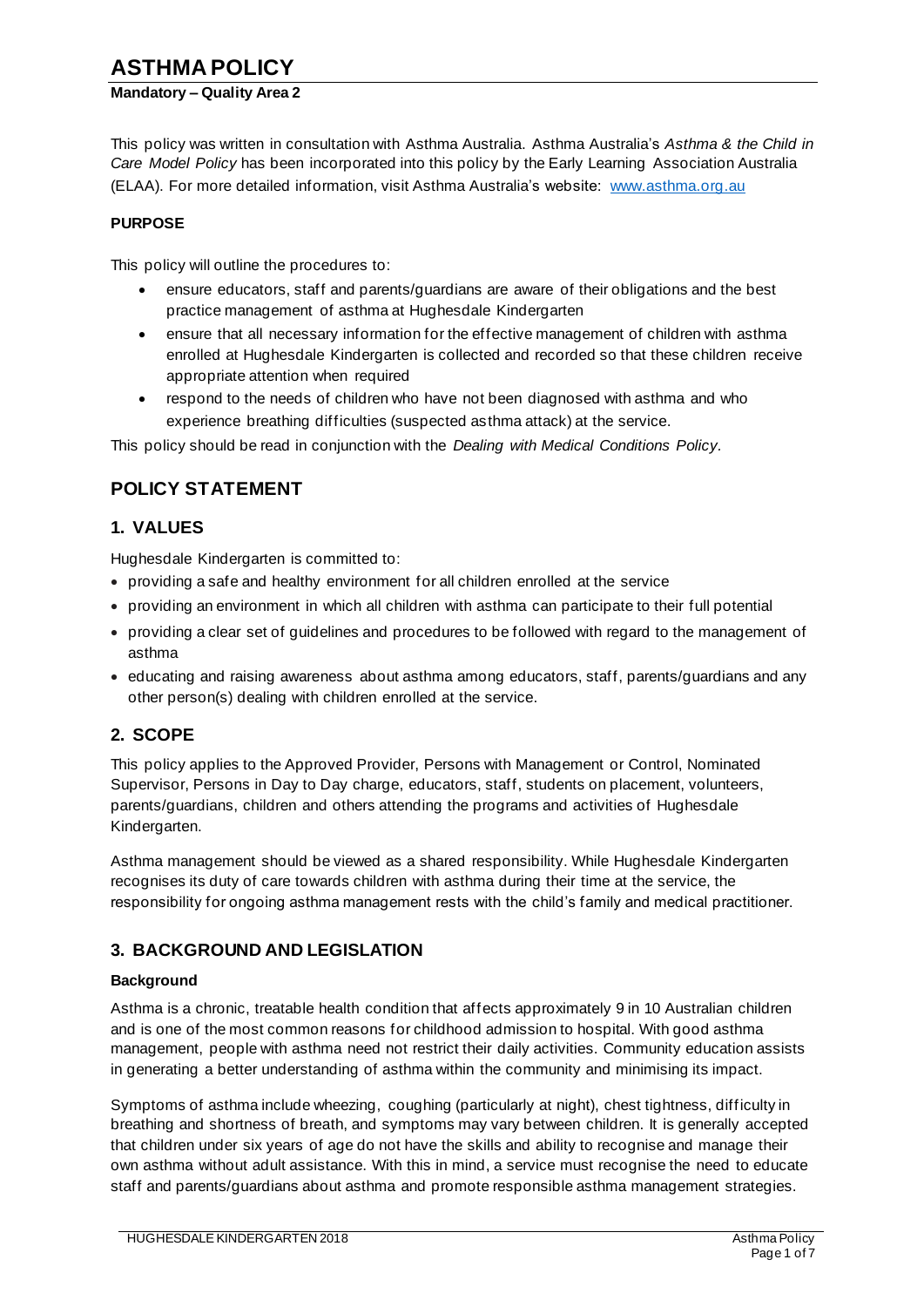Legislation that governs the operation of approved children's services is based on the health, safety and welfare of children, and requires that children are protected from hazards and harm. The Approved Provider will ensure that there is at least one educator on duty at all times who has current approved emergency asthma management training in accordance with the *Education and Care Services National Regulations 2011* (Regulation 136(c)). As a demonstration of duty of care and best practice, ELAA recommends **all educators** have current approved emergency asthma management training (refer to *Definitions*).

#### **Legislation and standards**

Relevant legislation and standards include but are not limited to:

- *Education and Care Services National Law Act 2010*: Sections 167, 169, 174
- *Education and Care Services National Regulations 2011*: Regulations 90, 92, 93, 94, 95, 96, 136, 137
- *Health Records Act 2001* (Vic)
- *National Quality Standard*, Quality Area 2: Children's Health and Safety
- *Privacy Act 1988* (Cth)
- *Privacy and Data Protection Act 2014 (Vic)*
- *Public Health and Wellbeing Act 2008* (Vic)
- *Public Health and Wellbeing Regulations 2009* (Vic)

The most current amendments to listed legislation can be found at:

- Victorian Legislation Victorian Law Today: http://www.legislation.vic.gov.au/
- Commonwealth Legislation ComLaw: http://www.comlaw.gov.au/

### **4. DEFINITIONS**

The terms defined in this section relate specifically to this policy. For commonly used terms e.g. Approved Provider, Nominated Supervisor, Regulatory Authority etc. refer to the *General Definitions* section of this manual.

**Approved Emergency Asthma Management (EAM) training:** Training that is approved by the National Authority in accordance with Division 7 of the National Regulations, and is listed on the ACECQA website: http://www.acecqa.gov.au. EAM training provides knowledge about the underlying causes of asthma, asthma triggers, and the recognition and treatment of an asthma attack.

**Asthma Care Plan:** A record of information on an individual child's asthma and its management, including contact details, what to do when the child's asthma worsens and the treatment to be administered in an emergency. An Asthma Care Plan template specifically for use in children's services can be downloaded from the *Resources* section of The Asthma Foundation of Victoria website: www.asthma.org.au

**Asthma emergency:** The onset of unstable or deteriorating asthma symptoms requiring immediate treatment with reliever medication.

**Asthma first aid kit:** Kits should contain:

- reliever medication
- 2 small volume spacer devices
- 2 compatible children's face masks (for children under the age of four)
- record form
- asthma first aid instruction card.

Asthma Australia's recommends that spacers and face masks are for single-use only. It is essential to have at least two spacers and two face masks in each first aid kit, and these should be replaced once used.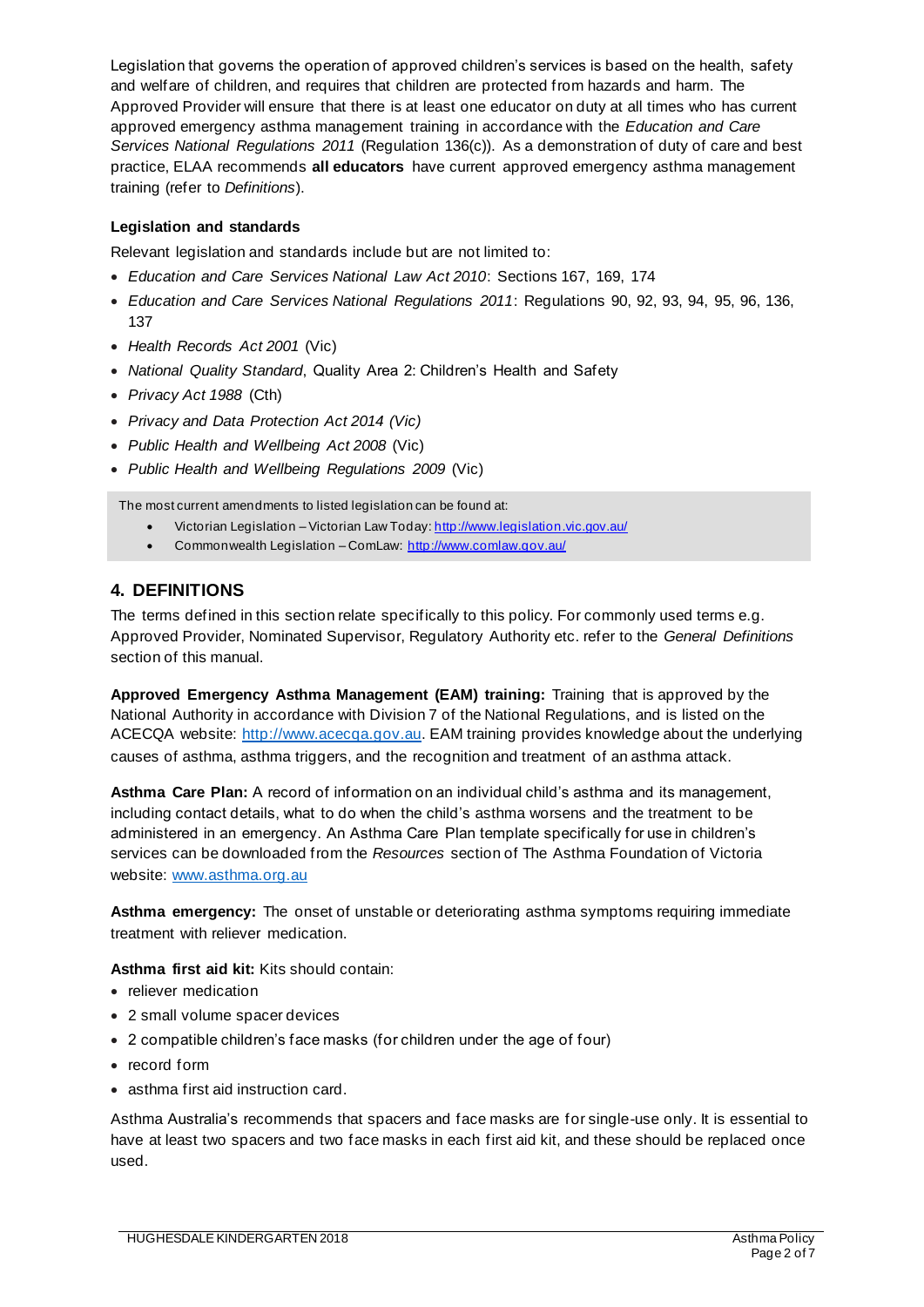**Asthma triggers:** Things that may induce asthma symptoms, for example, pollens, colds/viruses, dust mites, smoke and exercise. Asthma triggers will vary from child to child.

**Duty of care:** A common law concept that refers to the responsibilities of organisations to provide people with an adequate level of protection against harm and all reasonable foreseeable risk of injury.

**Medication record:** Contains details for each child to whom medication is to be administered by the service. This includes the child's name, signed authorisation to administer medication and a record of the medication administered, including time, date, dosage, manner of administration, name and signature of person administering the medication and of the person checking the medication, if required (Regulation 92). A sample medication record is available on the ACECQA website.

**Metered dose inhaler (puffer):** A common device used to administer reliever medication.

**Puffer:** The common name for a metered dose inhaler.

**Reliever medication:** This comes in a blue/grey metered dose inhaler containing salbutamol, an ingredient used to relax the muscles around the airways to relieve asthma symptoms. This medication is always used in an asthma emergency. Reliever medication is commonly sold by pharmacies as Airomir, Asmol, or Ventolin.

**Risk minimisation plan:** Provides information about child-specific asthma triggers and strategies to avoid these in the service (refer to attachment 4)

**Spacer:** A plastic chamber device used to increase the efficiency of delivery of reliever medication from a puffer. It should always be used in conjunction with a puffer device and may be used in conjunction with a face mask.

**Staff record:** Must be kept by the service and include details of the Nominated Supervisors, the educational leader, other staff members, volunteers and the Responsible Person. The record must include information about qualifications, training and details of the *Working with Children* Check (Regulations 146–149). A sample staff record is available on the ACECQA website: http://www.acecqa.gov.au

#### **5. SOURCES AND RELATED POLICIES**

#### **Sources**

- Asthma Australia: www.asthma.org.au
- Australian Children's Education and Care Quality Authority (ACECQA): http://www.acecqa.gov.au
- *Guide to the Education and Care Services National Law and the Education and Care Services National Regulations 2011*, ACECQA.

#### **Service policies**

- *Administration of Medication Policy*
- *Anaphylaxis Policy*
- *Dealing with Medical Conditions Policy*
- *Emergency and Evacuation Policy*
- *Excursions and Service Events Policy*
- *Incident, Injury, Trauma and Illness Policy*
- *Privacy and Confidentiality Policy*
- *Staffing Policy*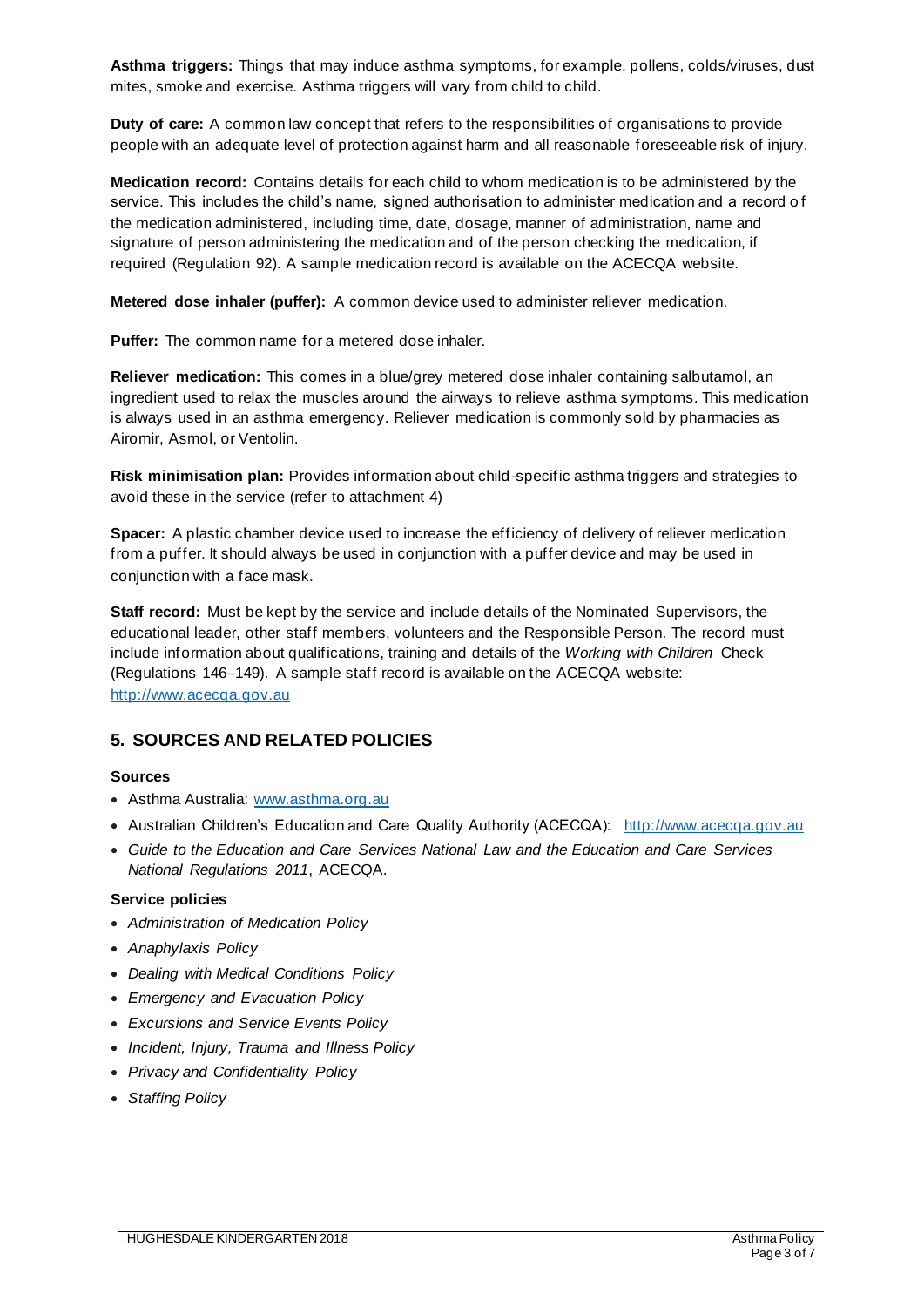# **PROCEDURES**

#### **The Approved Provider is responsible for:**

- providing the Nominated Supervisor and all staff with a copy of the service's *Asthma Policy*, and ensuring that they are aware of asthma management strategies (refer to Attachment 1) upon employment at the service
- providing approved Emergency Asthma Management (EAM) training (refer to *Definitions)* to staff as required under the National Regulations
- ensuring at least one staff member with current approved Emergency Asthma Management (EAM) training (refer to *Definitions*) is on duty at all times
- ensuring the details of approved Emergency Asthma Management (EAM) training (refer to *Definitions*) are included on the staff record (refer to *Definitions)*
- providing parents/guardians with a copy of the service's *Asthma Policy* upon enrolment of their child (Regulation 91)
- identifying children with asthma during the enrolment process and informing staff
- providing parents/guardians with an Asthma Care Plan (refer to *Definitions and* Attachment 2) to be completed in consultation with, and signed by, a medical practitioner
- developing a Risk Minimisation Plan (refer to *Definitions* and Attachment 4) for every child with asthma, in consultation with parents/guardians
- ensuring that all children with asthma have an Asthma Care Plan and Risk Minimisation Plan filed with their enrolment record
- ensuring a medication record is kept for each child to whom medication is to be administered by the service (Regulation 92)
- ensuring parents/guardians of all children with asthma provide reliever medication and a spacer (including a child's face mask, if required) at all times their child is attending the service
- implementing an asthma first aid procedure (refer to Attachment 1) consistent with current nat ional recommendations
- ensuring that all staff are aware of the asthma first aid procedure
- ensuring adequate provision and maintenance of asthma first aid kits (refer to *Definitions*)
- ensuring the expiry date of reliever medication is checked regularly and replaced when required, and that spacers and face masks are replaced after every use
- facilitating communication between management, educators, staff and parents/guardians regarding the service's *Asthma Policy* and strategies
- identifying and minimising asthma triggers (refer to *Definitions)* for children attending the service, where possible
- ensuring that children with asthma are not discriminated against in any way
- ensuring that children with asthma can participate in all activities safely and to their full po tential
- immediately communicating any concerns with parents/guardians regarding the management of children with asthma at the service
- displaying Asthma Australia's *Asthma First Aid* poster (refer to *Sources* and Attachment 3) in key locations at the service
- ensuring that medication is administered in accordance with the *Administration of Medication Policy*
- ensuring that when medication has been administered to a child in an asthma emergency without authorisation from the parent/guardian or authorised nominee, the parent/guardian of the child and emergency services are notified as soon as is practicable (Regulation 94)
- following appropriate reporting procedures set out in the *Incident, Injury, Trauma and Illness Policy* in the event that a child is ill, or is involved in a medical emergency or an incident at the service that results in injury or trauma.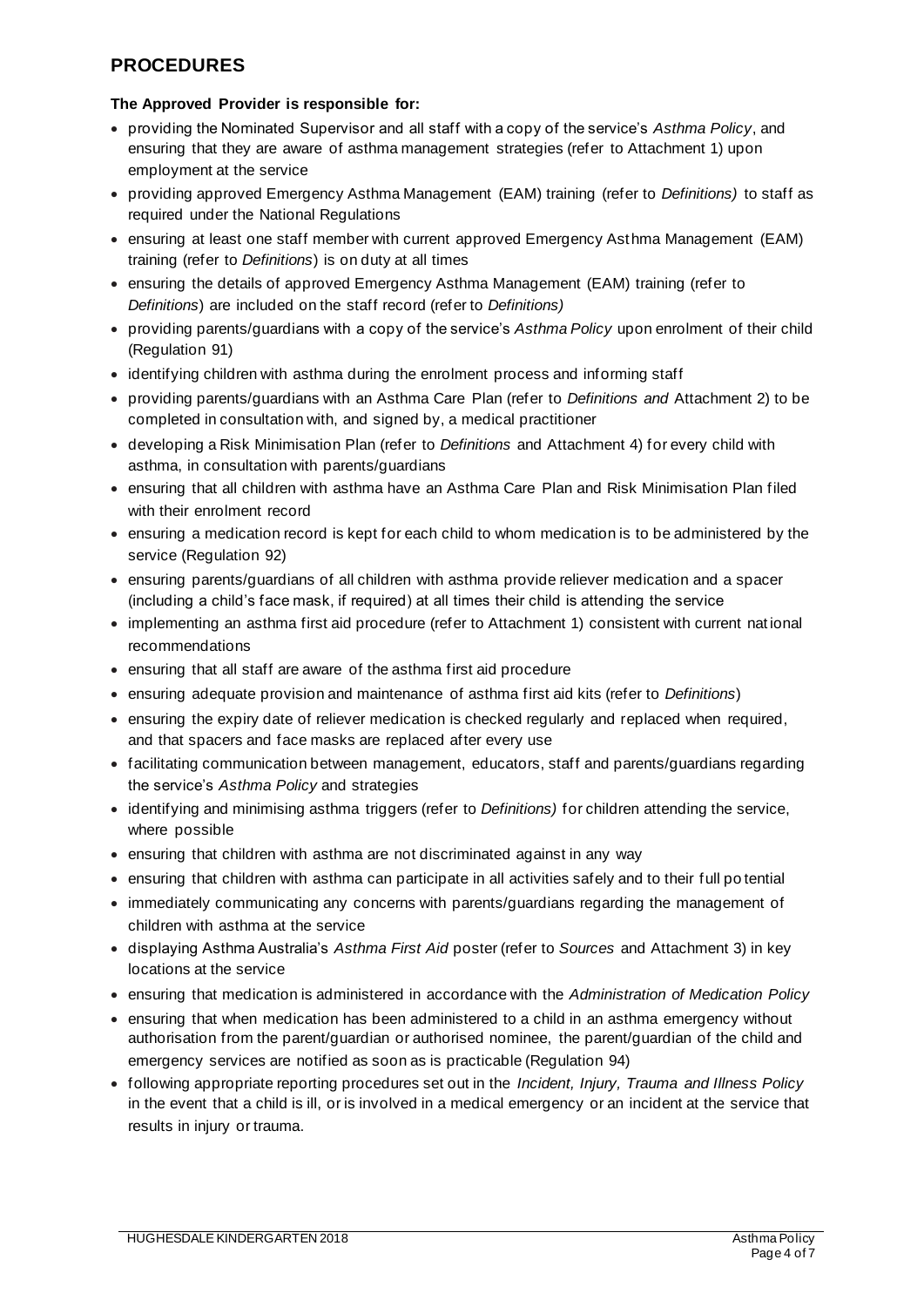#### **The Nominated Supervisor or Person in Day to Day Charge is responsible for:**

- ensuring that all educators' approved first aid qualifications, anaphylaxis management training and Emergency Asthma Management (EAM) training are current, meet the requirements of the National Law (Section 169(4)) and National Regulations (Regulation 137), and are approved by ACECQA
- ensuring that medication is administered in accordance with the *Administration of Medication Policy*
- ensuring that when medication has been administered to a child in an asthma emergency without authorisation from the parent/guardian or authorised nominee, the parent/guardian of the child and emergency services are notified as soon as is practicable (Regulation 94)
- ensuring an asthma first aid kit (refer to *Definitions*) is taken on all excursions and other offsite activities (refer to *Excursions and Service Events Policy*)
- compiling a list of children with asthma and placing it in a secure, but readily accessible, location known to all staff. This should include the Asthma Care Plan for each child
- ensuring that induction procedures for casual and relief staff include information about children attending the service who have been diagnosed with asthma, and the location of their medication and action plans
- organising asthma management information sessions for parents/guardians of children enrolled at the service, where appropriate
- ensuring programmed activities and experiences take into consideration the individual needs of all children, including any children with asthma.

#### **Educators and other staff are responsible for:**

- ensuring that they are aware of the service's *Asthma Policy* and asthma first aid procedure (refer to Attachment 1)
- ensuring that they can identify children displaying the symptoms of an asthma attack and locate their personal medication, Asthma Care Plans and the asthma first aid kit
- maintaining current approved Emergency Asthma Management (EAM) (refer to *Definitions*) qualifications
- identifying and, where possible, minimising asthma triggers (refer to *Definitions*) as outlined in the child's Asthma Care Plan
- taking the asthma first aid kit, children's personal asthma medication and Asthma Care Plans on excursions or other offsite events
- administering prescribed asthma medication in accordance with the child's Asthma Care Plan and the *Administration of Medication Policy* of the service
- developing a Risk Minimisation Plan (refer to *Definitions* and Attachment 4) for every child with asthma in consultation with parents/guardians
- discussing with parents/guardians the requirements for completing the enrolment form and medication record for their child
- consulting with the parents/guardians of children with asthma in relation to the health and safety of their child, and the supervised management of the child's asthma
- communicating any concerns to parents/guardians if a child's asthma is limiting his/her ability to participate fully in all activities
- ensuring that children with asthma are not discriminated against in any way
- ensuring that children with asthma can participate in all activities safely and to their full potential.

#### **Parents/guardians are responsible for:**

- reading the service's *Asthma Policy*
- informing staff, either on enrolment or on initial diagnosis, that their child has asthma
- providing a copy of their child's Asthma Care Plan to the service and ensuring it has been prepared in consultation with, and signed by, a medical practitioner. The Asthma Care Plan should be reviewed and updated at least annually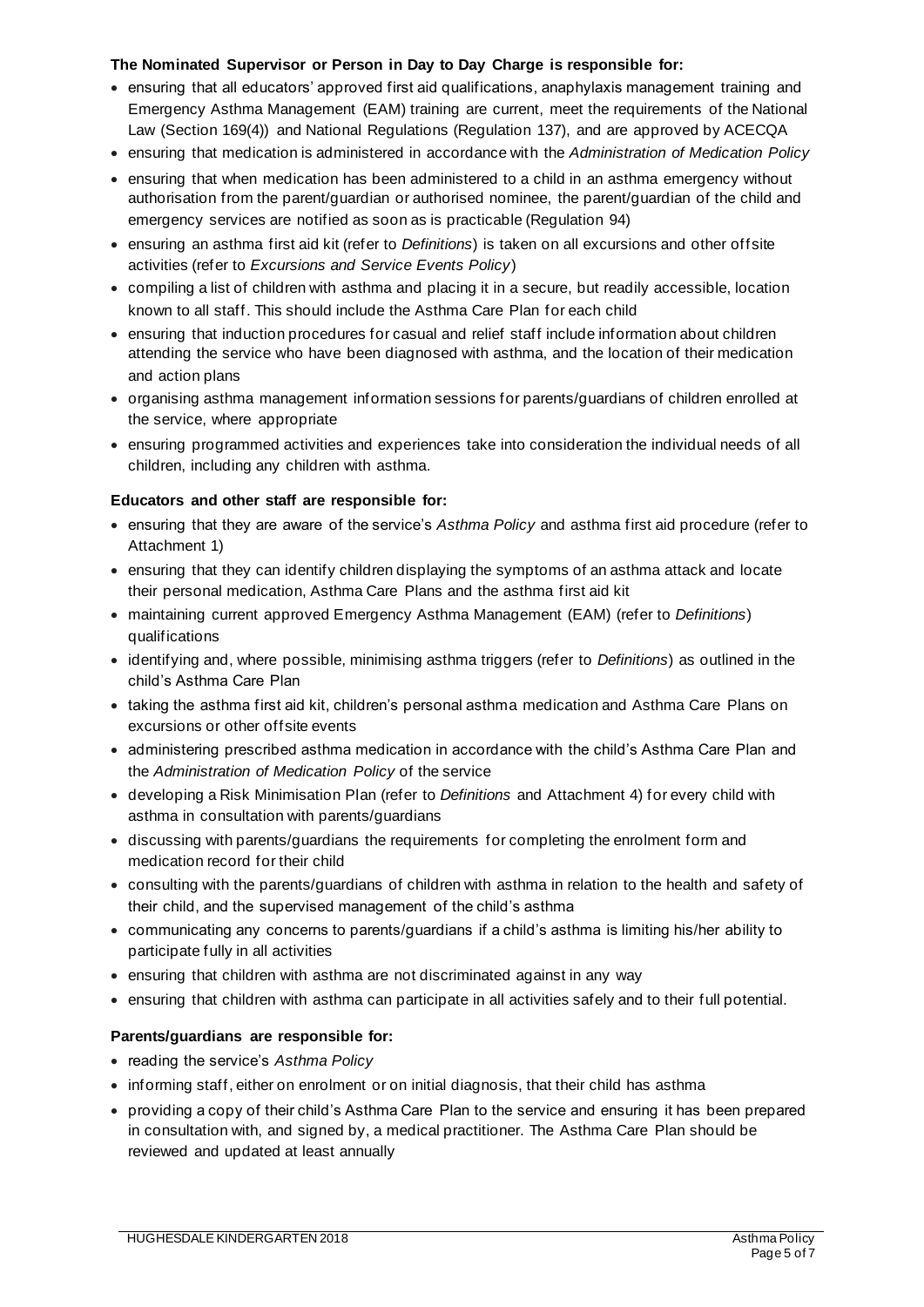- ensuring all details on their child's enrolment form and medication record (refer to *Definitions*) are completed prior to commencement at the service
- working with staff to develop a Risk Minimisation Plan (refer to *Definitions* and Attachment 4) for their child
- providing an adequate supply of appropriate asthma medication and equipment for their child at all times and ensuring it is appropriately labelled with the child's name
- notifying staff, in writing, of any changes to the information on the Asthma Care Plan, enrolment form or medication record
- communicating regularly with educators/staff in relation to the ongoing health and wellbeing of their child, and the management of their child's asthma
- encouraging their child to learn about their asthma, and to communicate with service staff if they are unwell or experiencing asthma symptoms.

#### **Volunteers and students, while at the service, are responsible for following this policy and its procedures.**

# **EVALUATION**

In order to assess whether the values and purposes of the policy have been achieved, the Approved Provider will:

- regularly seek feedback from everyone affected by the policy regarding its effectiveness
- monitor the implementation, compliance, complaints and incidents in relation to this policy
- keep the policy up to date with current legislation, research, policy and best practice
- revise the policy and procedures as part of the service's policy review cycle, or as required
- notify parents/guardians at least 14 days before making any changes to this policy or its procedures.

## **ATTACHMENTS**

- Attachment 1: Asthma First Aid Procedure
- Attachment 2: Asthma Care Plan download from the Asthma Australia website: https://asthma.org.au/wp-content/uploads/About\_Asthma/Schools/AACPED2018-Care-Plan-for-Schools-A4\_2019.pdf
- Attachment 3: Asthma First Aid poster download from the Asthma Australia website: https://asthma.org.au/about-asthma/how-we-can-help/first-aid/
- Attachment 4: Asthma Risk Minimisation Plan download from the ELAA website: https://elaa.org.au/wp-content/uploads/2020/02/asthma-risk-minimisation-plan.pdf

## **AUTHORISATION**

This policy was adopted by the Approved Provider of Hughesdale Kindergarten on 24 March 2021.

Review date: 24/March/2024

### **ACKNOWLEDGEMENT**

Early Learning Association Australia (ELAA) acknowledges the contribution of Asthma Australia in developing this policy. If your service is considering changing any part of this model policy please contact The Asthma Foundation of Victoria to discuss your proposed changes (refer to *Sources*).